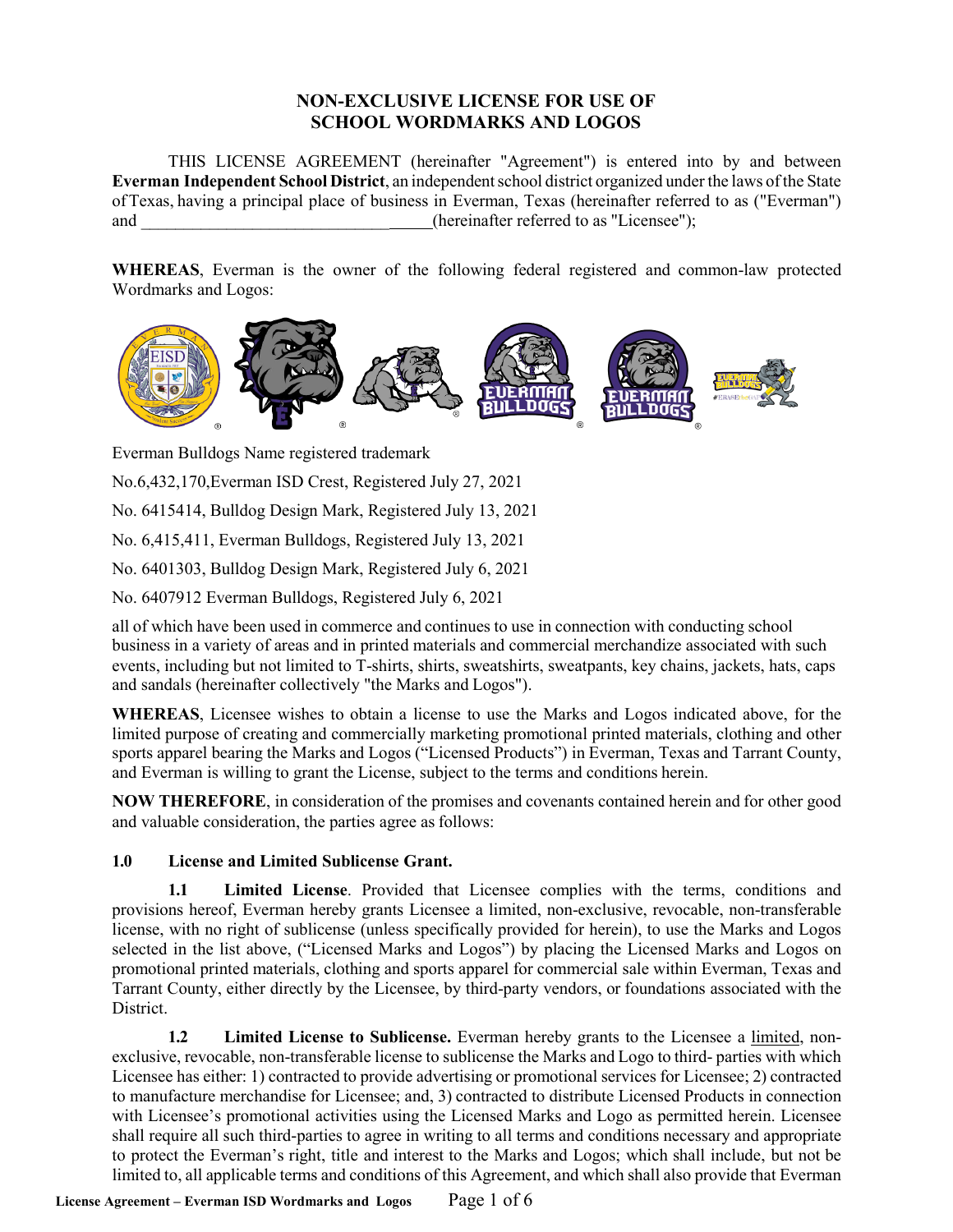shall be a third party beneficiary of each such agreement.

**1.3 Reservation of Rights.** Except for the limited license rights granted herein, (hereinafter collectively referred to as "Licenses") Everman reserves to itself all right, title and interest in and to the Marks and Logo.

**2.0 License Requirements and Limitations.** The Licenses granted herein are granted subject to the following requirements and limitations:

**2.1 Compliance with Everman Guidelines.** Everman shall have absolute determination and control, in its sole discretion, over the design, redesign, modification, change, enhancement, improvement, authorized or unauthorized use, manner and degree of application, manner and extent of registration, maintenance, protection, enforcement, ownership, licensing, use and termination of the Licensed Marks and Logos. Licensee shall comply with all requirements set out in this Agreement in its use of the Licensed Marks and Logos.

**2.2 Geographic or Usage Limitations.** In the event Everman determines that use of any Licensed Marks and Logos covered by this Agreement may in any particular manner or jurisdiction violate any applicable laws or regulations, be contrary to public policy or may subject Everman or Licensee to any third party claims, legal proceedings, governmental investigations or proceedings, penalties or liabilities, Licensee agrees, upon receipt of notice and request from Everman, to promptly cease and desist from all use of the Licensed Marks and Logos in such particular manner or jurisdiction.

# **2.3 Specific Use Restrictions.**

2.3.1 The Licenses granted in this Agreement may be used solely in connection with the sale of promotional printed materials, clothing and sports apparel that have been permitted by Everman to bear the logo, and only for the duration granted, and are subject to the restrictions and obligations of Licensee set forth in this Agreement. Licensee shall not use the Licensed Marks and Logos: (a) in any manner that is likely to reduce, diminish or damage the goodwill, value or reputation associated with the Licensed Marks and Logos; (b) in any manner as would violate the rights of any third- parties; (c) in any manner as would result in any third-party claim or in any governmental investigation, claim or proceeding alleging unlawful or improper use of the Licensed Marks and Logos; (d) or on or in connection with any goods, services or activities except as permitted under the licenses granted in this Agreement.

2.3.2 The Licensed Marks and Logos may **not** be used in connection with any of the following:

- a) Any product that competes with any exclusive licensee of Everman, either directly or indirectly;
- b) Any product that criticizes or disparages Everman, or otherwise has a tendency to injure the reputation of Everman;
- c) Any product or printed matter that promotes, describes or endorses activity or behavior that is unlawful or against District Policy, Regulations or Student Code of Conduct;
- d) Any product or printed matter that promotes, describes or endorses activity or behavior that, if performed, would constitute a safety hazard;
- e) Any product or printed matter that that promotes, describes or endorses activity, behavior, or beliefs that can reasonably be deemed offensive to any group of persons, including without limitation activity, behavior, or beliefs related to race, religion, ethnicity, sexual orientation, disability or age; or
- f) Any product or printed matter that contains a statement, speech, graphic, or textual work that is obscene, defamatory, or slanderous, subject to First Amendment limits.

**2.4 Inspection.** Everman at all times during the term of this Agreement shall have the right at any time upon reasonable request to review any use of by Licensee of the Licensed Marks or Logos. No later than ten (10) business days following a request by Everman for review, Licensee will send samples or photos of the material requested to Everman, in the manner requested in the notice.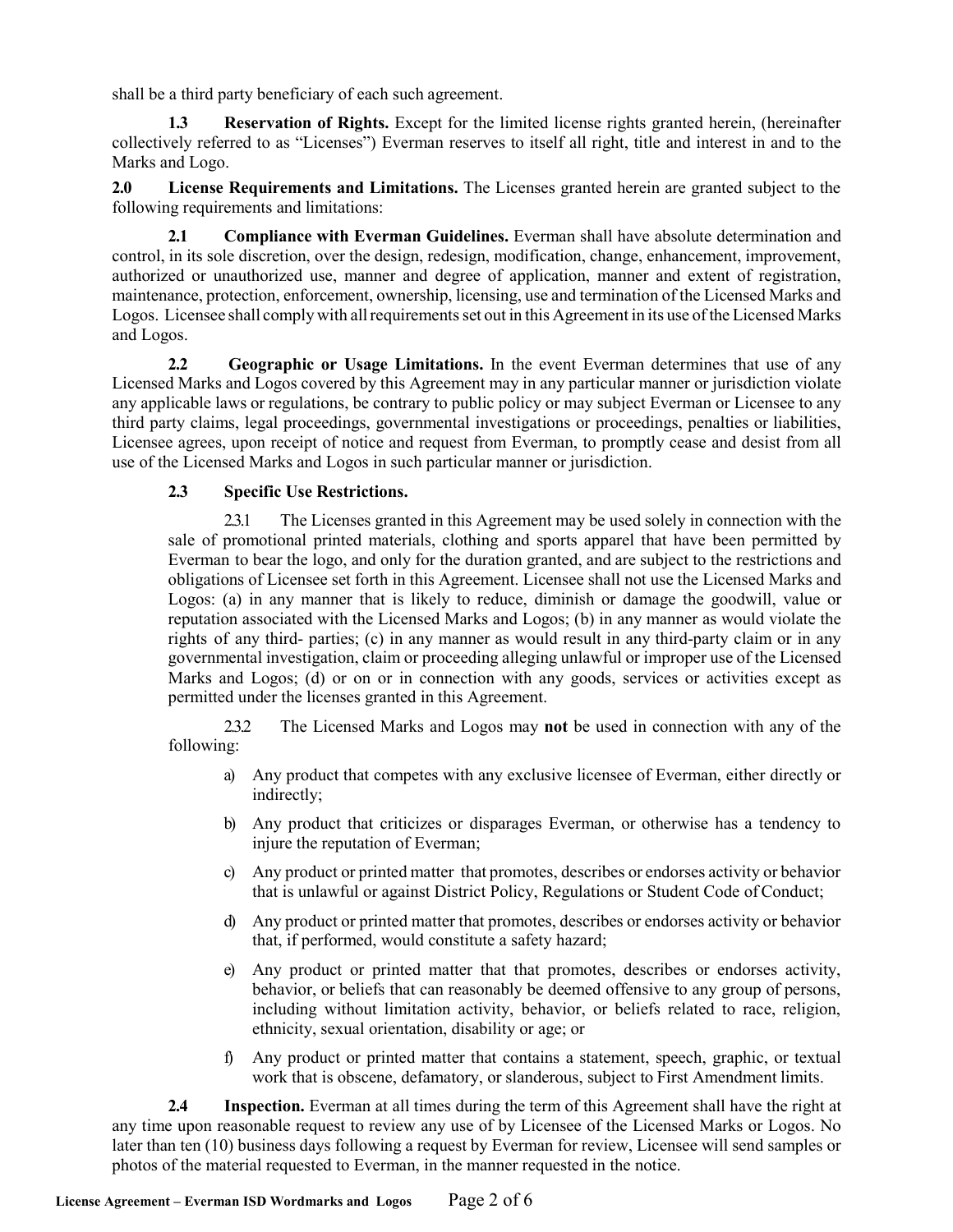**2.5 Nonconforming Goods, Services, Activities and Materials.** If Licensee becomes aware at any time that any goods, services, activities or materials with which it is using the Licensed Marks and Logos do not comply with the requirements of this Agreement, it will, at its sole cost and expense, immediately cease all use of the Licensed Marks and Logos on or in association with the nonconforming goods, services, activities or materials, as applicable, and shall immediately discontinue distribution of any non-compliant or nonconforming tangible items. Licensee will immediately remove the non-conforming Marks and Logos from all such tangible items, or if it is not feasible or is impractical to remove the nonconforming Marks and Logos from such items, destroy them.

**2.6 Third-Party Infringement.** Licensee will promptly notify Everman if it becomes aware of any infringement of the non-conforming Marks and Logos by a third-party. Licensee shall have neither the right nor the obligation to prosecute any infringement claims against third-party infringers.

**3.0 License Fee.** Licensee will pay Everman ISD License Fee, if any are provided for in this Agreement, at the following address Everman Independent School District, Attn: Public Relations Department, 1520 Everman Pkwy., Everman, TX 76140, checks for License Fee and all other sums payable under this Agreement should be made payable to Everman Independent School District and shall be accompanied by a copy of the signed License Agreement or marked as payment for Licensing Fee and applicable term. The License Fee should be calculated on the following basis *(Initial choice*):

**3.1** No royalty will be charged if the Licensee is a student, student organization, parent organization and other District affiliated school-support or booster organization using the District and campus trademarks to promote a group of students, an activity or event, a campus, or the District, and the use is in furtherance of school-related business or activity. The Superintendent or designee shall determine, in its sole discretion what constitutes use in furtherance of school-related business or activity and is authorized to revoke permission if the use is improper or does not conform to administrative regulations.

**3.2** A fixed fee of \$ 100.00 per school year payable on execution of this Agreement and on each annual renewal date of this Agreement of the Licensee.

# **4.0 Term and Termination.**

**4.1 Term**. This Agreement shall be effective upon execution by both parties and continue in force and effect for one school year, beginning July 1 and ending June 30 of the following. Thereafter the Agreement will be subject to renewal for subsequent one year periods unless sooner terminated by either party no later than thirty (30) days prior to the end of the initial or the then current term of its intention not to renew.

**4.2 Termination without Cause:** Either party may terminate this Agreement without cause and without penalty; ninety (90) days' after written notice is received by the non-terminating party from the terminating party ("Termination Effective Date"). License Fees prepaid prior to the Termination Effective Date shall be reimbursed by Everman on a prorated basis.

**4.3 Termination with Cause.** In the event that the Licensee is in breach or default of any warranty, representation, or provision of this Agreement, Everman may terminate this Agreement with cause, after providing written notice to Licensee setting forth the alleged breach or default, and providing Licensee with a "cure" period of thirty (30) days from Licensee receipt of such notice. In the event that Licensee is unable or unwilling to correct such breach or default to the reasonable satisfaction of Everman during the "cure" period, this Agreement shall terminate automatically at the expiration date of the "cure" period. No waiver of any breach or default by Licensee of the Agreement shall be effective unlessin writing signed by the president of the Everman Board of Trustees or his or her designee.

**4.4 Effect of Termination:** Upon termination of this Agreement for any reason, all rights granted hereunder to Licensee shall immediately and automatically revert to the Everman, and Licensee shall immediately cease to produce new or additional Licensed Products bearing the Licensed Marks and Logos. Licensee may, however, continue to sell off or otherwise deplete its reasonable inventory of Licensed Products then existing as of the Termination Effective Date for a period not to exceed ninety (90) days from such date, PROVIDED that such inventory is in strict compliance with the requirements guidelines and restrictions this Agreement and have been previously approved by Everman Representative.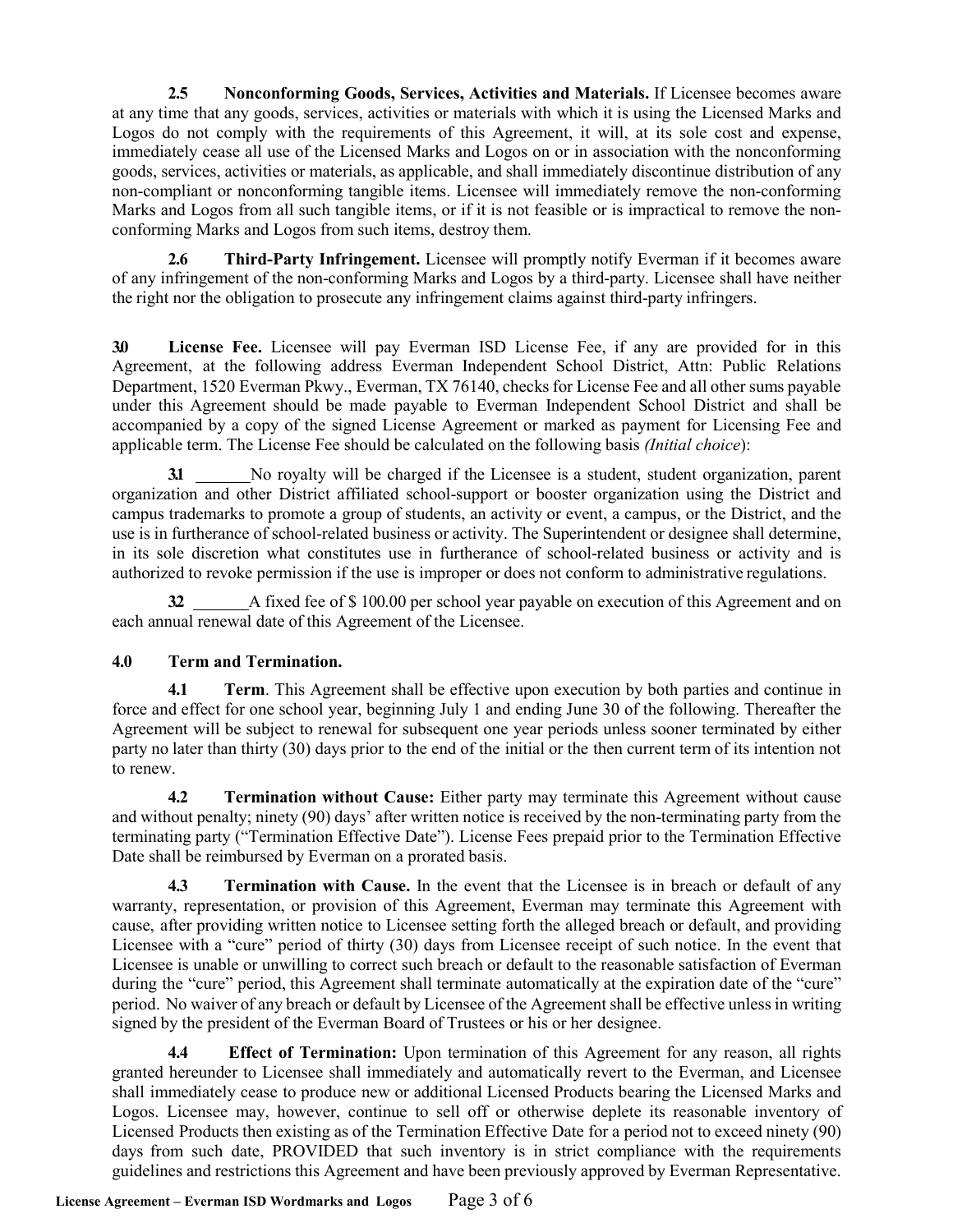Any other use of the Licensed Marks and Logos after such termination will exceed the scope of the License granted hereunder and may constitute infringement of Everman's intellectual property or other rights. If termination is "for cause" Licensee shall not be entitled to any reimbursement of pre-paid License Fees.

# **5.0 DISCLAIMER OF WARRANTIES/LIMITATION OF LIABILITY/INDEMNITY.**

**5.1 Warranties.** THE LICENSED MARKS AND LOGOS ARE PROVIDED "AS IS, WHERE IS", AND NEITHER EVERMAN NOR ANY OF ITS EMPLOYEES, OFFICERS, TRUSTEES, EMPLOYEES, AGENTS, ELECTED OFFICIALS OR REPRESENTATIVES (THE "EVERMAN PARTIES") MAKES ANY REPRESENTATIONS OR WARRANTIES CONCERNING THE LICENSED MARKS AND LOGOS, INCLUDING ANY WARRANTY OF MERCHANTABILITY, CLEAR TITLE, NON-INFRINGEMENT OR FITNESS FOR A PARTICULAR PURPOSE.

**5.2 Limitation Of Liability.** THE TOTAL LIABILITY OF THE EVERMAN PARTIES UNDER THIS AGREEMENT FOR ANY AND ALL INJURIES, DAMAGES, CLAIMS, LOSSES OR EXPENSES (INCLUDING ATTORNEY AND EXPERT FEES) ARISING OUT OF THIS AGREEMENT REGARDLESS OF CAUSE(S) OR THE THEORY OF LIABILITY SHALL BE LIMITED TO THE AMOUNT OF THE LICENSE FEE PAID BY THE LICENSEE FOR USE OF THE LICENSED MARKS AND LOGOS.

**5.3 Indemnification.** Licensee hereby agrees to defend, indemnify and hold the Everman Parties harmless against all liability, cost, loss, expense (including reasonable attorneys' fees), or damages paid, incurred, or occasioned by any claim, demand, suit, settlement, or recovery against any Everman Party, arising out of Licensee's breach or claimed breach of this Agreement; the use of the Licensed Marks and Logos and/or Licensed Products by Licensee or any third party; the manufacture, distribution, advertisement or sale of Licensed Products; and for any alleged defects in the Licensed Products.

#### **6.0 Everman's Remedies Upon Breach.**

**6.1 Remedies**. If Licensee breaches this Agreement, including by exceeding the scope of the License granted herein, Everman will be entitled to pursue all remedies available to it at law and/or equity. Without limiting the foregoing, Licensee agrees that any use different from that described in this Agreement will exceed the scope of the License granted herein and will therefore constitute a material breach of this Agreement. Everman may elect to pursue any damages available to Everman at law or equity. In any action brought by Everman to enforce the terms of this Agreement or seek remedies for its breach, including Licensee's exceeding the scope of the License granted herein, Everman will be entitled to receive all attorneys' fees and costs incurred in any such action. Licensee acknowledges that Licensee exceeding the scope of the License granted herein will irreparably harm Everman, and that monetary damages arising from such a breach would be difficult to calculate. Everman is, therefore, entitled to bring an action for temporary, preliminary, or permanent injunctive relief to prevent or stop any breach or threatened breach of this Agreement that involves exceeding the scope of the License granted hereunder, without need for posting of bond or other security.

**6.2 Alternative Dispute Resolution.** In the event that Everman or Licensee shall contend that the other has committed a material breach of this Agreement, the party alleging such breach shall, as a condition precedent to filing any lawsuit, request mediation of the dispute. Request for mediation shall be in writing, and shall request that the mediation commence not less than thirty (30) or more than ninety (90) days following the date of the request, except upon agreement of both parties. In the event the Parties are unable to agree to a date for the mediation or to the identity of the mediator or mediators within thirty (30) days following the date of the request for mediation, all conditions precedent in this article shall be deemed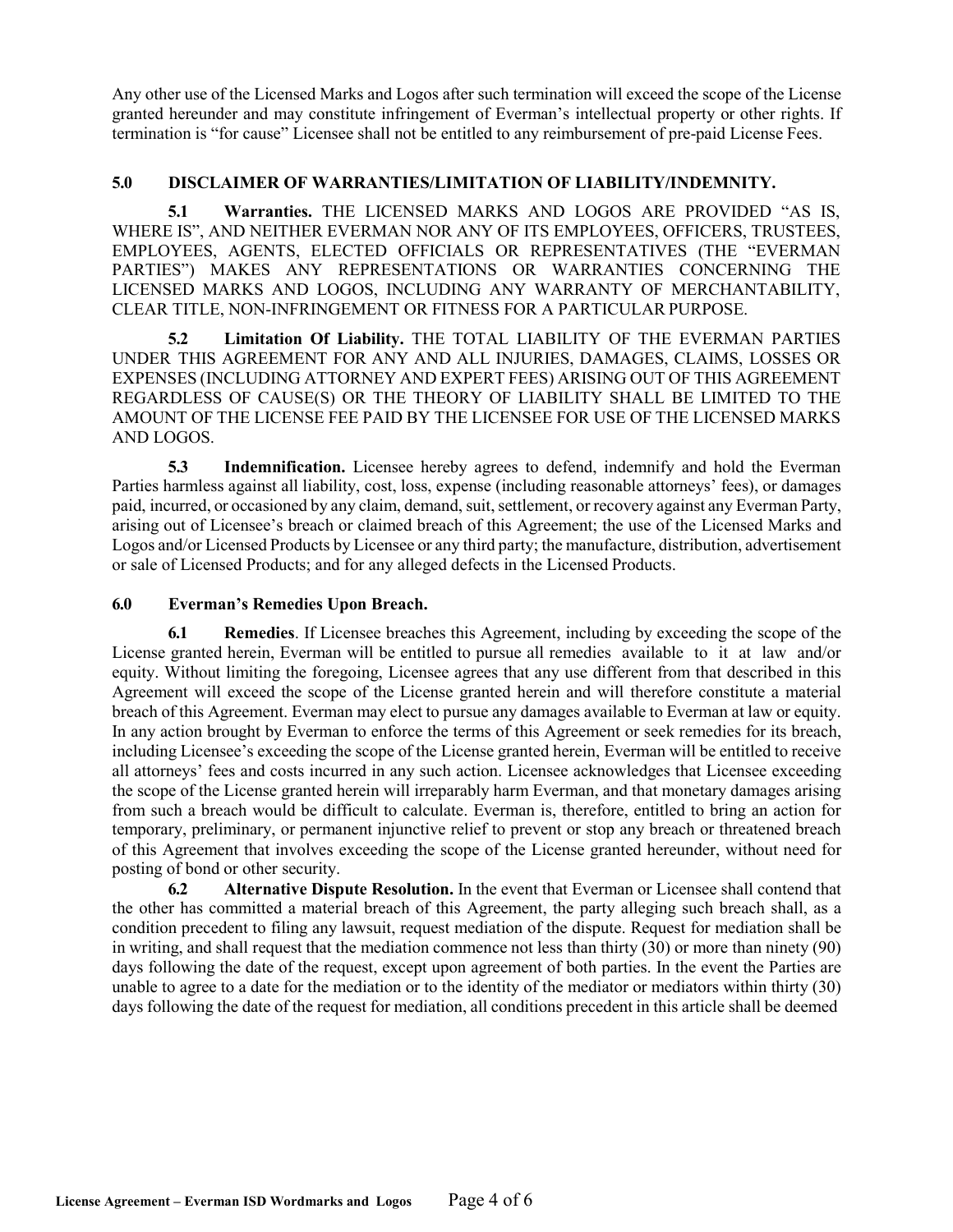to have occurred. Venue for any mediation or lawsuit arising under this contract shall be in Tarrant County, Texas. No provision of this Agreement shall waive any immunity or defense. No provision of this Agreement is consent to suit.

#### **7.0 Miscellaneous.**

**7.1 Governing Law.** This Agreement will be governed by and construed in accordance with the laws of the State of Texas. Both parties submit to jurisdiction in Texas and further agree that any cause of action arising under this Agreement shall be brought in a court of competent jurisdiction in Tarrant County, Texas.

**7.2 Notice.** Unless otherwise expressly provided elsewhere in this Agreement, any election, notice or communication required or permitted to be given under this Agreement shall be in writing and deemed to have been duly given if and when delivered personally (with receipt acknowledged), or on receipt after mailing the same by certified mail, return receipt request with proper postage prepaid, or three (3) days after mailing the same by first class U.S. mail, postage prepaid (in accordance with the "Mailbox Rule"), or when sent by a national commercial courier service such as Federal Express) for expedited delivery to be confirmed in writing by such courier at the physical addresses for the parties listed in the signature blocks below.

**7.3 No Third Party Beneficiaries and Immunity.** For purposes of this Agreement, including its intended operation and effect, the Parties specifically agree and contract that: (1) this Agreement only affects matters/disputes between the Parties to this Agreement, and is in no way intended by the Parties to benefit or otherwise affect any third person or entity, notwithstanding the fact that such third person or entities may be in a contractual relationship with Everman or Licensee or both, or that such third parties may benefit incidentally by this Agreement; and (2) the terms of this Agreement are not intended to release, either by contract or operation of law, any third person or entity from obligations owing by them to either Everman or Licensee. Nothing in this Agreement shall be deemed to relinquish, waive, modify or amend any immunity or legal defense available at law or in equity. No provision of this Agreement is consent to suit.

**7.4 Entire Agreement; Waiver**. This Agreement sets forth the entire understanding and agreement of the parties and supersedes any and all oral or written agreements or understandings between the parties as to the subject matter of this Agreement. This Agreement may be changed only by a writing executed by both parties that expressly states that it is changing the provisions of this Agreement. The waiver of a breach of any provision of this Agreement will not operate or be interpreted as a waiver of any other or subsequent breach.

**7.5 Assignment.** Licensee may not transfer its rights or obligations under this Agreement in whole or in part to any third party without the prior written consent of the Everman and any attempt to do so is **void.**

**7.6 Legal Authority.** The signatories of this Agreement for Everman and Licensee each represents, warrants, assures and guarantees that he has full legal authority to execute this Agreement on behalf of Everman and Licensee respectively, and to bind Everman and Licensee to all of the terms, conditions, provisions and obligations herein contained.